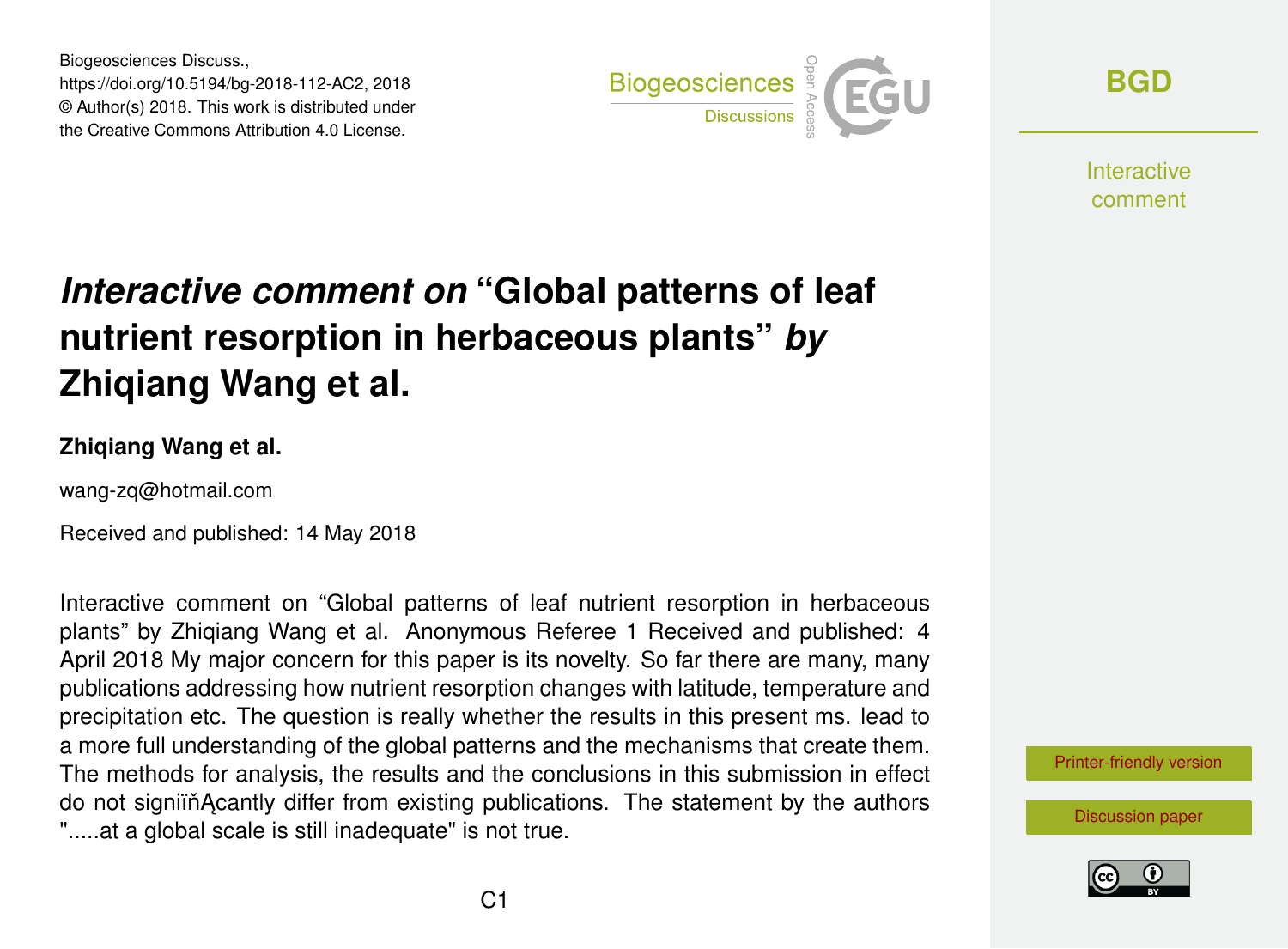Response: Thank you for your comments. Many previous publications have merely concentrated on woody species at local, regional and global level. None of them considered nutrient resorption changes with climate factors in herbaceous plants at global scale. As an important part of terrestrial ecosystem, herbaceous plants also play a substantial role in a range of global-scale processes. Thus we are necessary to further explore global patterns of nutrient resorption in herbaceous plants and comparing difference between different plant life-form groups.

In particular, the authors claimed that they found "similar patterns of NRE, PRE and NRE:PRE with respect to latitude, MAT and MAP " (page 2, line 43 and Figures 2-3).I am getting a little a bit confused with the latitudinal PRE trend because it is generally accepted that the tropics at low latitudes are P-limited. PRE, reiñ Cecting the soil nutrient availability, is expected to be negatively correlated with soil P and thus has high a PRE value at a low latitude, i.e., PRE does not increase but decrease with increasing latitudes.

Response: Thanks for your comments. Yuan and Chen (2009) found resorption of N increased with latitude but decreased with MAT and MAP, whereas for P resorption the opposite relationships were true. In contrast, Vergutz et al. (2012) found pattern of negative relationships between NRE, PRE and MAT and MAP, and a positive relationship between NRE and PRE and latitude. This inconsistency with PRE may be due to strong heterogeneity in tropical soils (Richter and Babbar 1991) that leads to a range of nutrient conditions, or to the fact that plants in tropics have adopted other nutrient conservation strategies, such as longer leaf life spans (Aerts and Chapin 2000, Vergutz et al. 2012).

Another concern is that the authors should show awareness of the shortcomings of the methodology due to that they focused on this study on " herbaceous species". Their calculations of nutrient resorption were not corrected by this leaf area, because senescent leaves shrink in herbs and therefore their concentrations can be higher. Furthermore, the authors did not correct their NRE/PRE by a mass loss correction factor

## **[BGD](https://www.biogeosciences-discuss.net/)**

Interactive comment

[Printer-friendly version](https://www.biogeosciences-discuss.net/bg-2018-112/bg-2018-112-AC2-print.pdf)

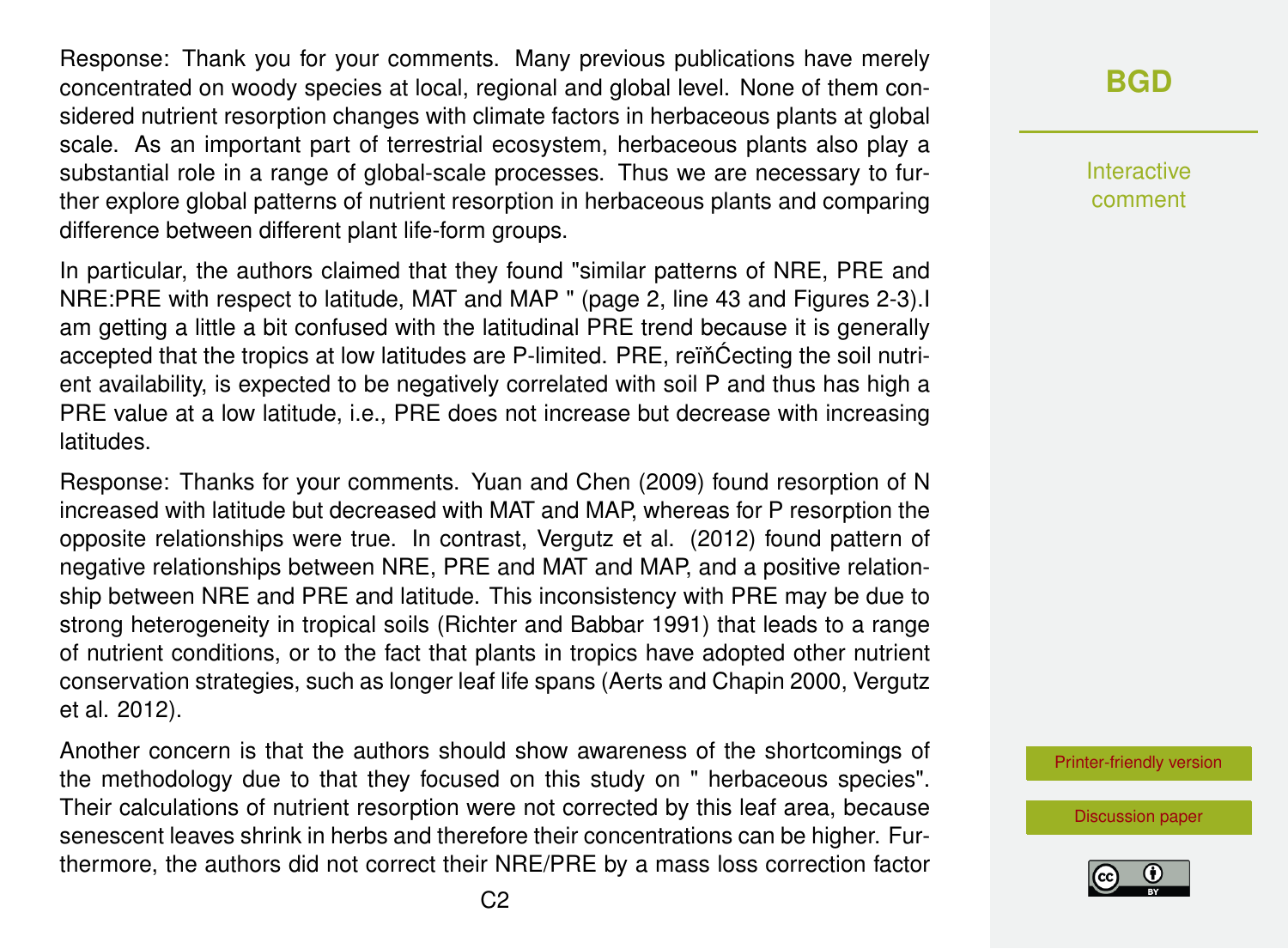(MLCF), especially important for herbaceous species. See how to do it by Vergutz, Ecological Monographs, 2012, 82(2):205-220.

Response: thanks for your comments. We must pointed out that we used data from papers in which the authors specifically indicated that leaf litter samples came from newly fallen leaves that fell naturally or from freshly filled litter-traps, and reduced the sample size but was likely to maintain a higher level of reliability (Brant and Chen 2015). Thus, our data is no need to correction by MLCF.

There are lots of factors affecting nutrient resorption process. The authors only chose latitude (LAT), mean annual temperature (MAT) and precipitation (MAP). There is the possibility that temperature and precipitation are not the only factors varying at a broad scale. Soil characteristics are in fact more important because they are closely related to plant growth. AET might also be a more important climatic index than MAT/MAP to drive RE. Apparently, the authors have neglected these variables.

Response: We are very appreciated with this important suggestion by the reviewer and agree with this. Therefore, we added the AI (Aridity index), PET (Potential evapotranspiration), and Soil N and P to further analyze the effects of climate, soil and herbaceous type on NRE, PRE and NRE:PRE using partial general linear models (GLM) (Figure 1).

In Table 1, the authors conducted a multiple regression analysis. LAT and MAT (including MAP) are tricky metrics, as often MAT is auto-correlated to LAT and this autocorrelation needs to statistically identify. It is not LAT itself but LAT-related environment variables (e.g,temperature...) that exert effects on plants and ecosystems. Therefore it not suitable to conduct a 3-way ANOVA such as Lat\*MAT\*MAP. Moreover, using mean annual climatic indices does not consider monthly variations, especially in growing season. So the statistical analysis appears to be incorrect, or at least poorly justiin Aed. Figs 2-3 show quite clearly that NRE/PRE is not normal, with data points concentrated towards middle LAT/MAP.

**[BGD](https://www.biogeosciences-discuss.net/)**

Interactive comment

[Printer-friendly version](https://www.biogeosciences-discuss.net/bg-2018-112/bg-2018-112-AC2-print.pdf)

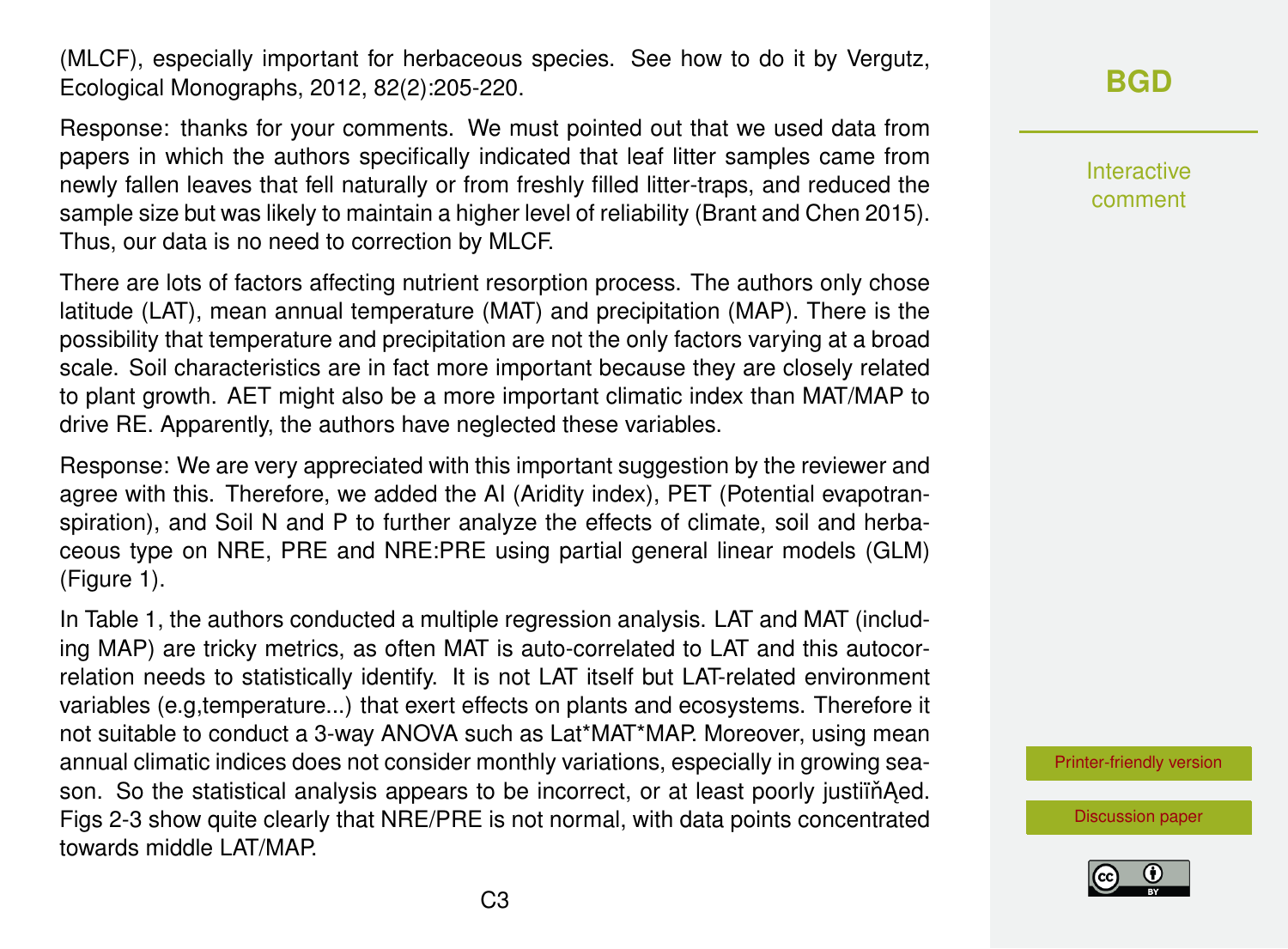Response: According to your suggestions, we re-analyze NRE, PRE and their ratio of different plant functional groups on the climatic and soil variable (MAT, MAP, AI, PET, Soil element and ratio) using stepwise multiple regression (SMR) (Table 1).

More importantly, the predictive power, i.e., the coefination of determination, is extremely low. Most  $r^2$  is less than 0.05, the lowest  $r^2$  with a signifind Acant P value is 0.01!! It is impossible to estimate with certainty the resorption efind Aciency of a certain LAT or MAT/MAP. It therefore appears unwarranted to claim that climate factors could affect nutrient resorption under future climate changes at a global scale. The authors should rather try to explain the large variability of resorption. The great variation and very low coefin Acient of determination in resorption effinaciency make it impossible to predict the response of resorption in forests to global change. I doubt that a potential change in nutrient resorption efiňAciency with increasing MAT/MAP will have any implications for the response of resorption to global change.

Response: Thanks for your comments. In this study, although the r2 is relatively low, which indicates the variables of interest explain very little of the variance in NRE or PRE, these trends are indeed existence (nearly all  $P < 0.05$ ).

**[BGD](https://www.biogeosciences-discuss.net/)**

Interactive comment

[Printer-friendly version](https://www.biogeosciences-discuss.net/bg-2018-112/bg-2018-112-AC2-print.pdf)





Interactive comment on Biogeosciences Discuss., https://doi.org/10.5194/bg-2018-112, 2018.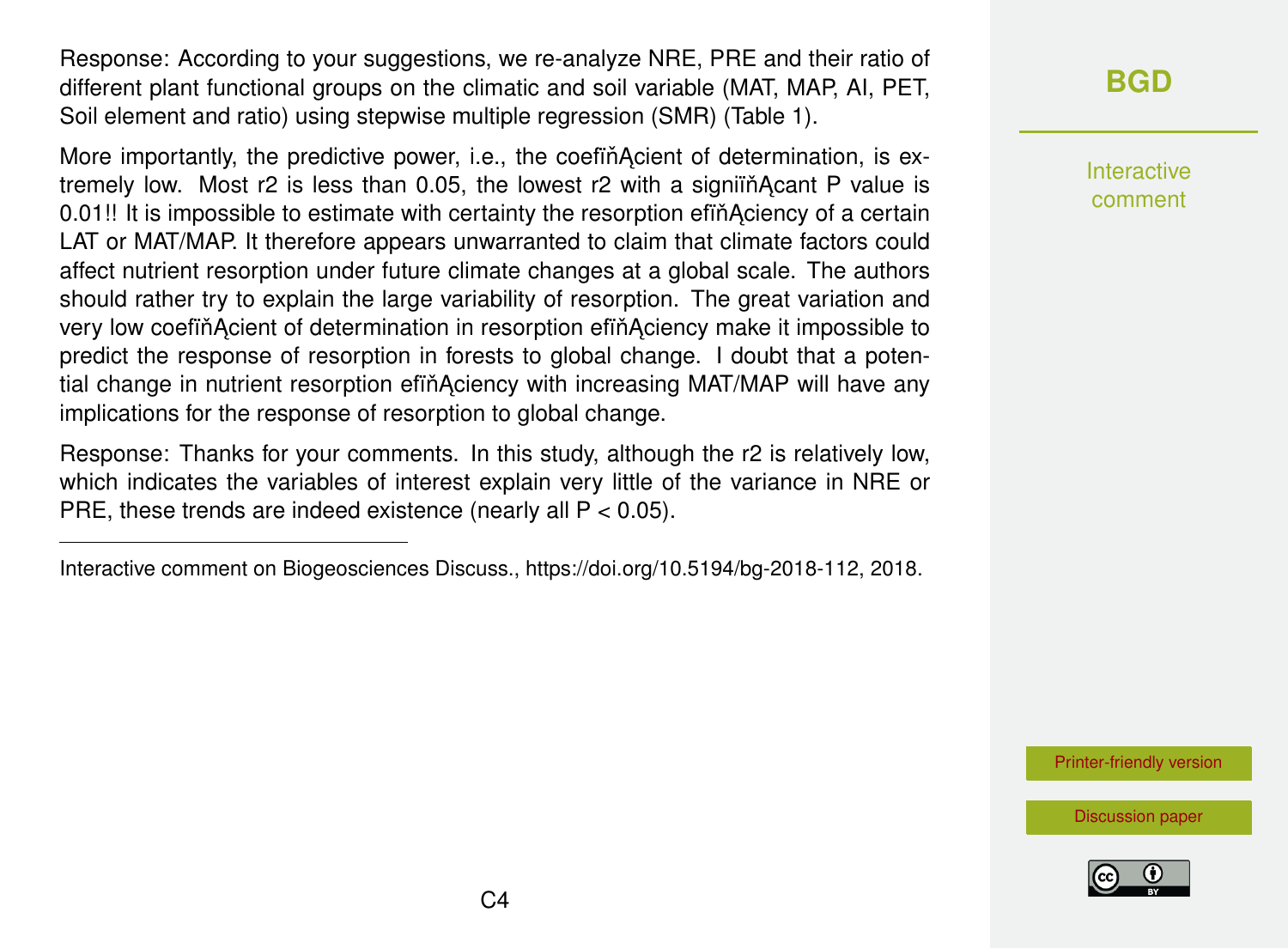## **[BGD](https://www.biogeosciences-discuss.net/)**

#### Interactive comment





[Printer-friendly version](https://www.biogeosciences-discuss.net/bg-2018-112/bg-2018-112-AC2-print.pdf)